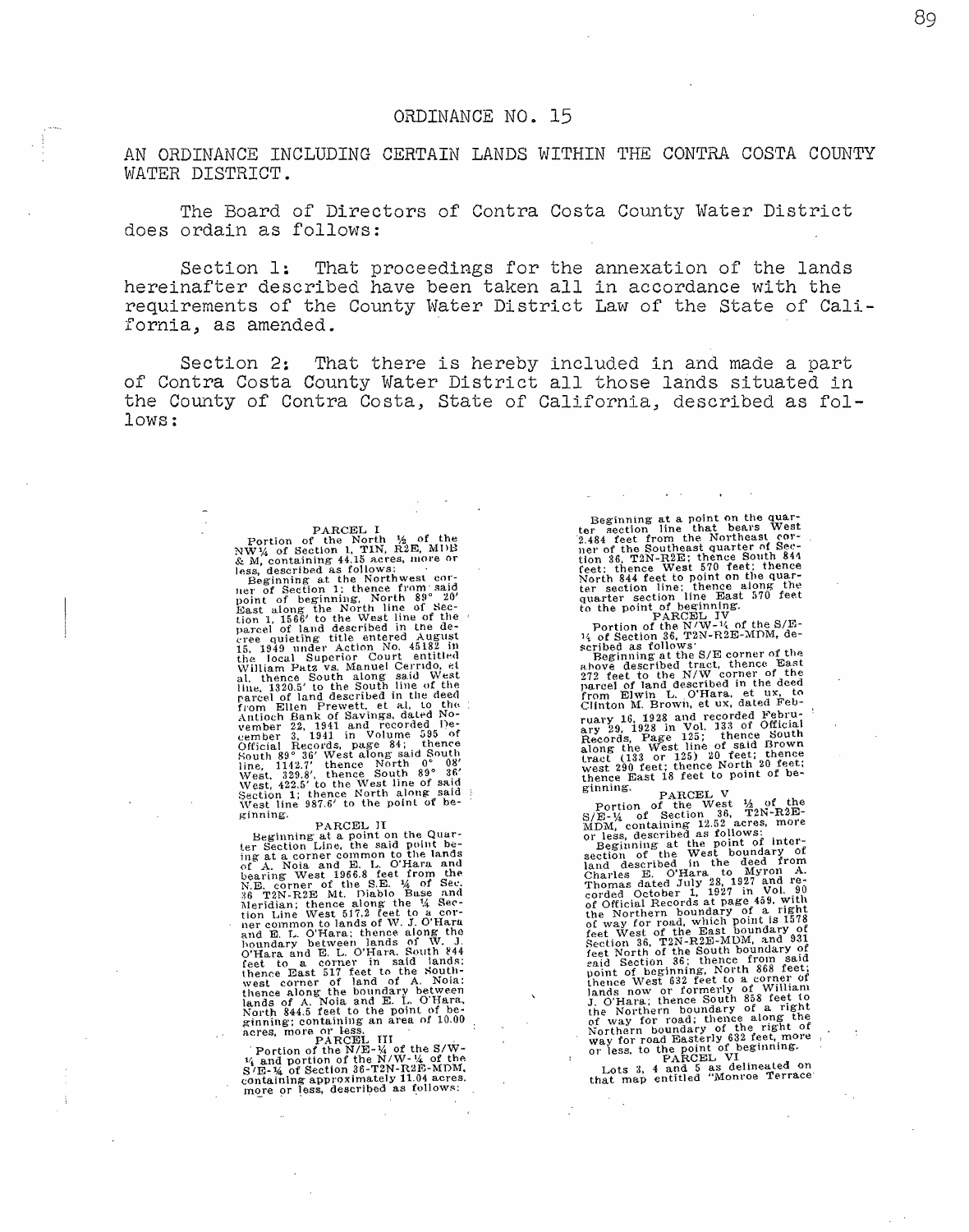Subdivision, Contra Costa County, California," which map was record-<br>ed in the office of the County Re-<br>corder of the County of Contra Cos-<br>ta on June 24, 1953 in Volume 51 of

Maps at page 3. . . PARCEL VII<br>
A portion of the NE 14 of Section<br>
35. T2N, R1E, MDB & M described<br>
as follows:

Leginning on the east line of<br>Seginning on the east line of<br>Seginning on the said of the<br>Northeast corner of Section 35 at<br>the south line of the Contra Costa<br>(anal, said point being the North-<br>east corner of the 12 are par ginning. PARCEL VIII

Portion of the southwest quarter<br>of Section 36 Township 2 North,<br>Range 2 East Mount Diablo Base<br>and Meridian, described as follows:<br>see and Section 36, 30 feet north of the<br>sauthwest corner of Section 36, 30 feet north of dary line of Contra Costa County Water District; thence South 491

feet more or less to an angle point<br>in the said Contra Costa Water Dis-<br>in the tead contract osta Water Dis-<br>det to the center line of O'Hara<br>Avenue, being the West line of the said Section 36; thence South along<br>the cente South 89° 43' West 204.15' feet to<br>
the northwest corner of the said field of the south 15' feet to<br>
Lot 44; thence North 8° 69' 80" West<br>
93.1 feet to the south line of Lot<br>
43; thence North 87° 49' 45' to the<br>
45' to th Last 128.55 feet to the southeast corner of Lot 45; thence North 89° 43' East 260.01 feet; thence South 0°<br>43' East 260.01 feet; thence South 0°<br>65' East 88.42 feet to the northwest<br>corner of the parcel of land described in the deed to Thomas R. Higgins<br>et ux, recorded February 10, 1947<br>Recorder's File No. 5625; thence<br>North 89° 15' 30" East 150 feet to<br>North 89° 15' 30" East 150 feet to<br>the center line of Patterson Boule-<br>150 feet alon

Section 3: That the Secretary of this District be, and she hereby is, instructed to transmit to and file with the Secretary of State of the State of California, and to transmit to and file with the Clerk of the Board of Supervisors of the County of Contra Costa, and to transmit to and file with the Recorder of the County of Contra Costa, and to transmit to and file with the County Assessor of the County of Contra Costa, and to transmit to and file with the State Board of Equalization of the State of California, a copy of this ordinance and such other documents as are required by law in connection with the inclusion of said lands within this District.

Section 4: That this ordinance shall take effect and be in force on and after its final passage and adoption.